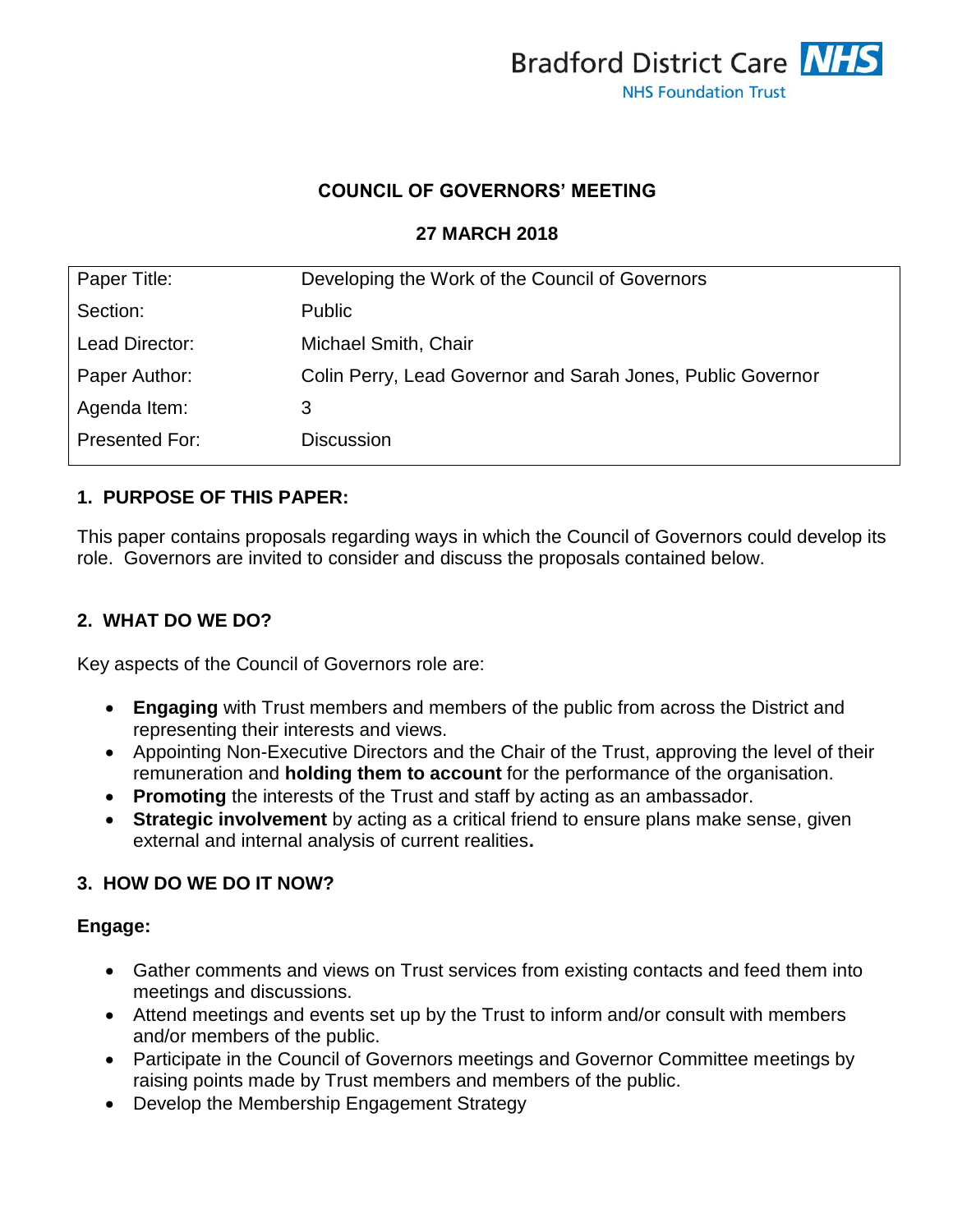Publicise the work of Governors and make Governor contact details publicly available.

# **Holding to Account:**

- Participate in meetings of the Nominations Committee and Remunerations Committee.
- Attend Trust Board meetings and Trust committee meetings in order to observe the performance of the Chair and Non-Executive Directors and look for assurance that issues raised by Governors are receiving adequate attention.
- Participate in the Council of Governors meetings and Governor Committee meetings to raise key issues about the performance of the Trust on which Governors require assurance.
- Participate in the Annual Members Meeting.

## **Promote:**

- Governors attend Trust events
- Staff Governors have a key role
- Engagement with the CQC

## **Strategic involvement**

- Governors are presented with plans.
- Governors are involved in Task & Finish Groups. Example:- developing the Quality Goals for the Quality Report.

# **4. HOW COULD WE DEVELOP WHAT WE DO? SOME IDEAS.**

## **Engage:**

- Step 1: Diarise 4/5 events per year well in advance where Governors can meet members.
- Step 2: Promote the work of the Council of Governors on social media to members and the public.
- Step 3: Look for increased engagement of all Governors including feedback about the work they are doing in the Trust.

## **Hold to Account:**

- Step 1: Small group of Governors to review data that is currently provided.
- Step 2: Small group to agree a simple way to review data and generate questions on issues where assurance is required (possibly through a quarterly group).
- Step 3: All Governors to practice asking questions. Lead Governor to oversee feedback loop.